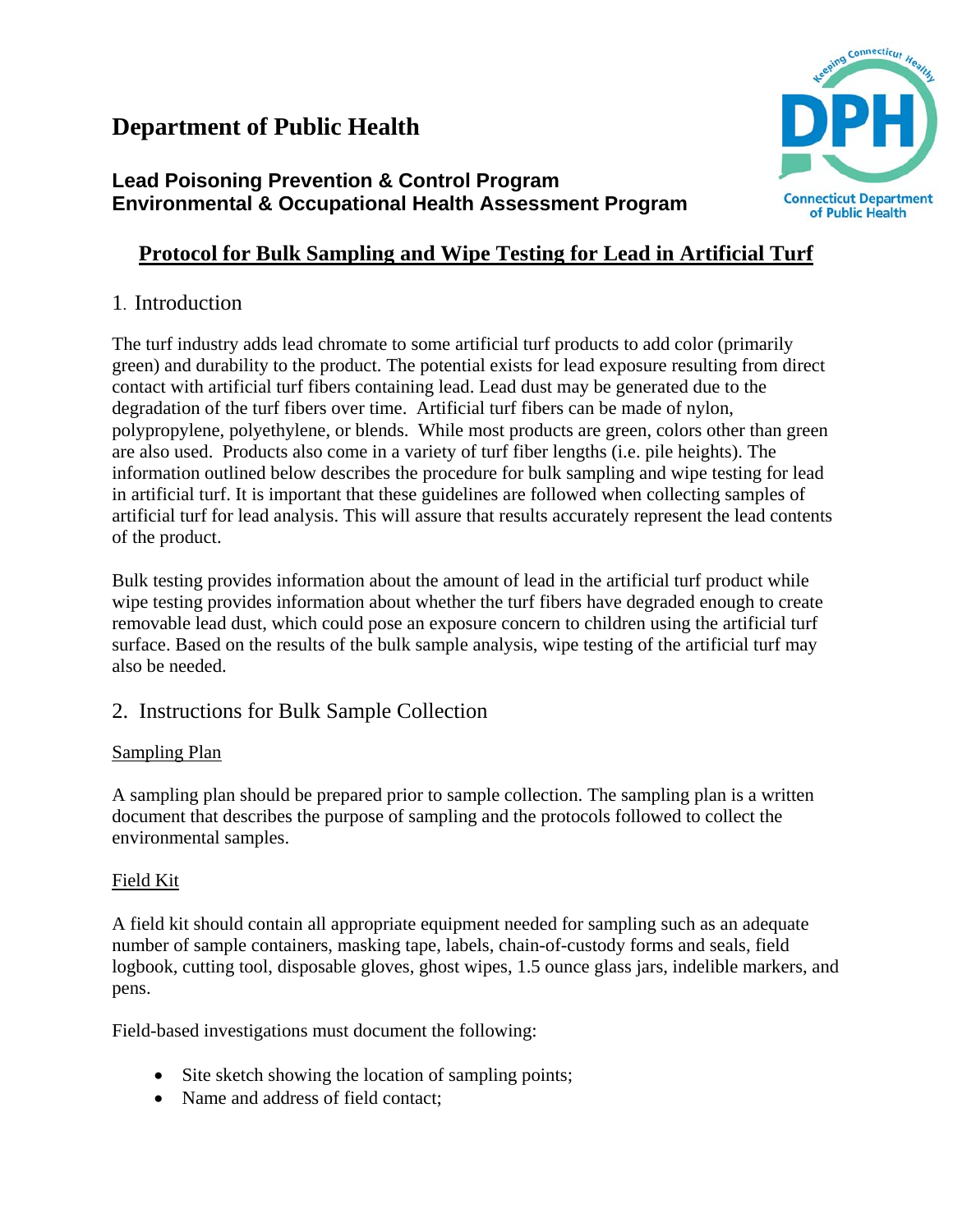- Number and volume of sample collected;
- The name and manufacturer of the turf product (if known);
- The date of installation of the product (if known).

#### Sample Numbers and Locations

It is important that the bulk sample adequately represents the entire area of the turf product. EPA SW 846, Chapter 9 (http://www.epa.gov/waste/hazard/testmethods/sw846/online/index.htm), is a resource that can be followed when designing a sampling plan.

In general, only one bulk sample of turf fibers will need to be analyzed for each contiguous area of artificial turf. The bulk sample should be a composite of multiple grab samples collected from a representative set of locations across the turf area. For most installations of artificial turf at child care programs (daycares), 5 grab samples should be a sufficient number to represent the turf area. Grab samples collected in an "X" pattern across the turf area are one good way to adequately represent the whole turf area. If the turf installation is larger (such as a school or town athletic field), more than 5 grab samples will probably be needed to adequately represent the entire turf surface.

If the turf product is installed in more than one area (for example, separate play areas that are not contiguous), a bulk sample should be collected and analyzed for each separate area of turf product. In addition, if the turf product has more than one color, a bulk sample should be collected from each color. Fibers of different colors should not be mixed together in the same sample.

#### Collecting Turf Fibers

Using disposable gloves, at each grab sample location use an "exacto" knife or other clean cutting tool to slice the fibers at the base of the matting. Combine grab samples to make a composite of fibers to fill a 1.5 ounce clean glass jar. If more than one composite bulk sample is being collected, the cutting tool should be cleaned with a lead-free wipe (such as a Ghost Wipe) between samples.

#### 3. Lab Analysis of Composite Bulk Samples:

To ensure the integrity of the sample from collection to data reporting, all standard chain of custody procedures must be followed. Analytical testing for lead will follow the "EPA Standard Lead Testing Method" for sample preparation; SW 846-3050B (HOT Block/Acid Digestion) and sample analysis, SW 846-6010B (ICP-AES).

#### 4. Instructions for Dust Wipe Sample Collection

Dust wipe sampling is only required when bulk sample analysis results are  $>$  300 mg/kg  $(0.03\%)$  for a collected composite sample lead by weight, then surface wipe testing should be performed to determine the dust lead loading on the turf surface. If the concentration of the bulk sample is  $< 300$  mg/kg then no further action is necessary. (Please see decision flow chart.)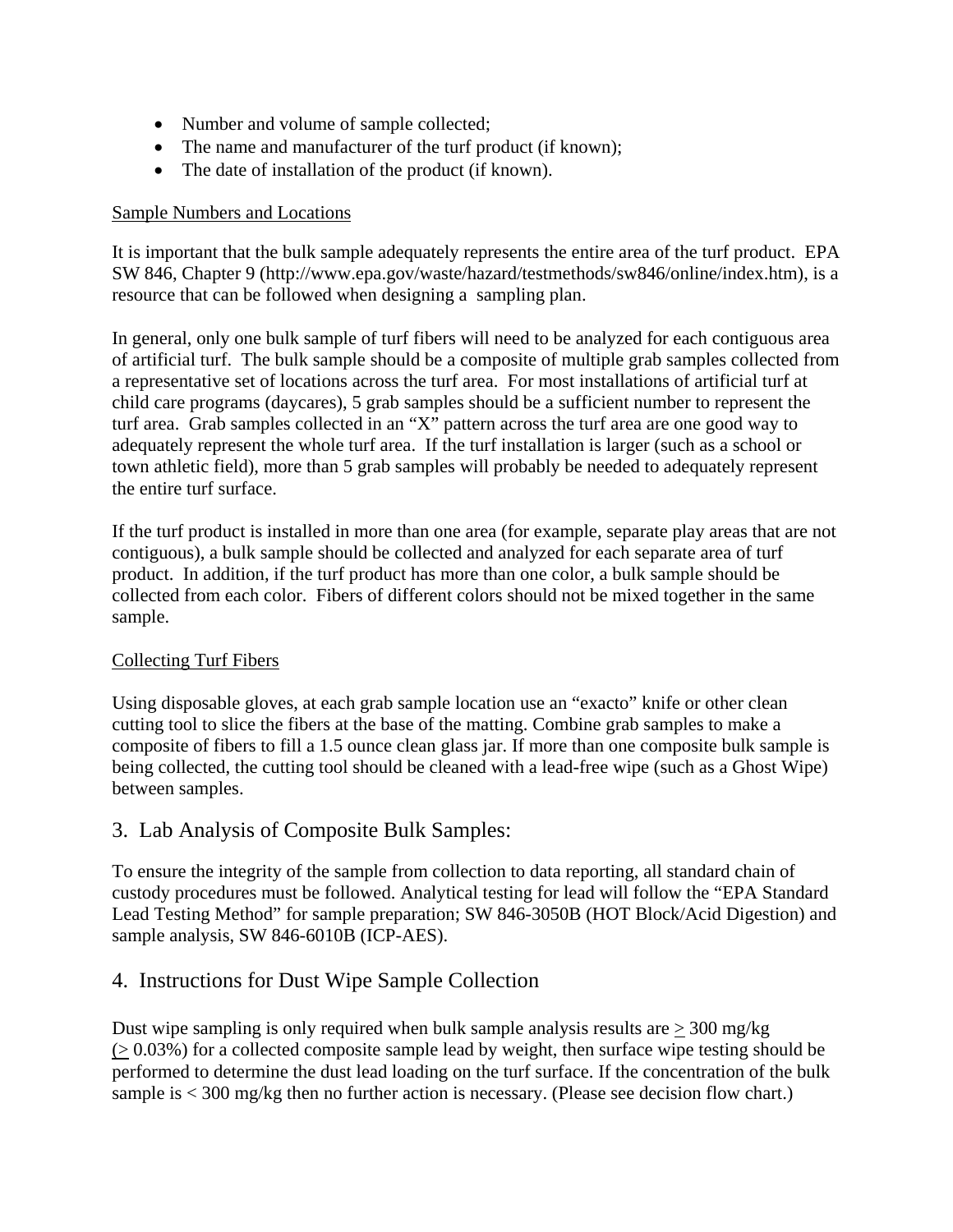#### Sampling Plan

If it is determined that dust wipe sampling is necessary, then a dust sampling plan should be prepared prior to sample collection. The sampling plan is a written document that describes the objectives and details the individual tasks of a sampling effort and how each task will be performed.

#### Field Kit

A field kit should contain all appropriate equipment needed for dust wipe sampling such as an adequate number of sample containers, labels, masking tape, 1 foot ruler, chain-of-custody forms and seals, field logbook, disposable gloves, ghost wipes, indelible markers, and pens.

The field logbook and field notes must include the following:

- Site sketch showing the location of sampling point(s);
- Name and address of field contact;
- The name and manufacturer of the turf product (if known); and
- The date of installation of the product (if known).

#### Sample Number and Locations

The number and locations of dust wipe samples depends on the amount of deteriorated area identified from the inspectors' visual observations. One (1) dust wipe sample over one (1) square foot area should be taken for each worn area identified. If there are no worn areas, a minimum of one (1) dust wipe sample should be taken at a location (based on the inspector's professional judgement) that is likely to receive a lot of wear and tear (for example, beneath a swing set, slide, or climbing structure).

To determine the amount of lead dust on artificial turf surfaces, it is recommended that standard dust wipe collection protocol be utilized as outlined in the HUD Chapter 7 guidelines (http://www.epa.gov/wtc/panel/pdfs/5-att-2\_hud\_lead\_wipe\_sampling.pdf). Results of lead dust concentrations will be reported in micrograms per square foot (mcg/ft2).

#### Sampling Procedure

- Initial placement of wipe: Place the wipe at one corner of the surface to be wiped with wipe fully opened and flat on the surface.
- First wipe pass (side-to-side): With fingers together, grasp the wipe between the thumb and the palm. Press down firmly, but not excessively with both the palm and fingers (do not use the heel of the hand). Do not touch the surface with the thumb. If the wipe area is a square, proceed to wipe side-to-side with as many "S"-like motions as are necessary to completely wipe the area.
- Second wipe pass (top-to-bottom): Fold the wipe in half with the contaminated side facing inward. (The wipe can be straightened out by laying it on the wipe area, contaminated side up, and folding it over.) Once folded, place in the top corner of the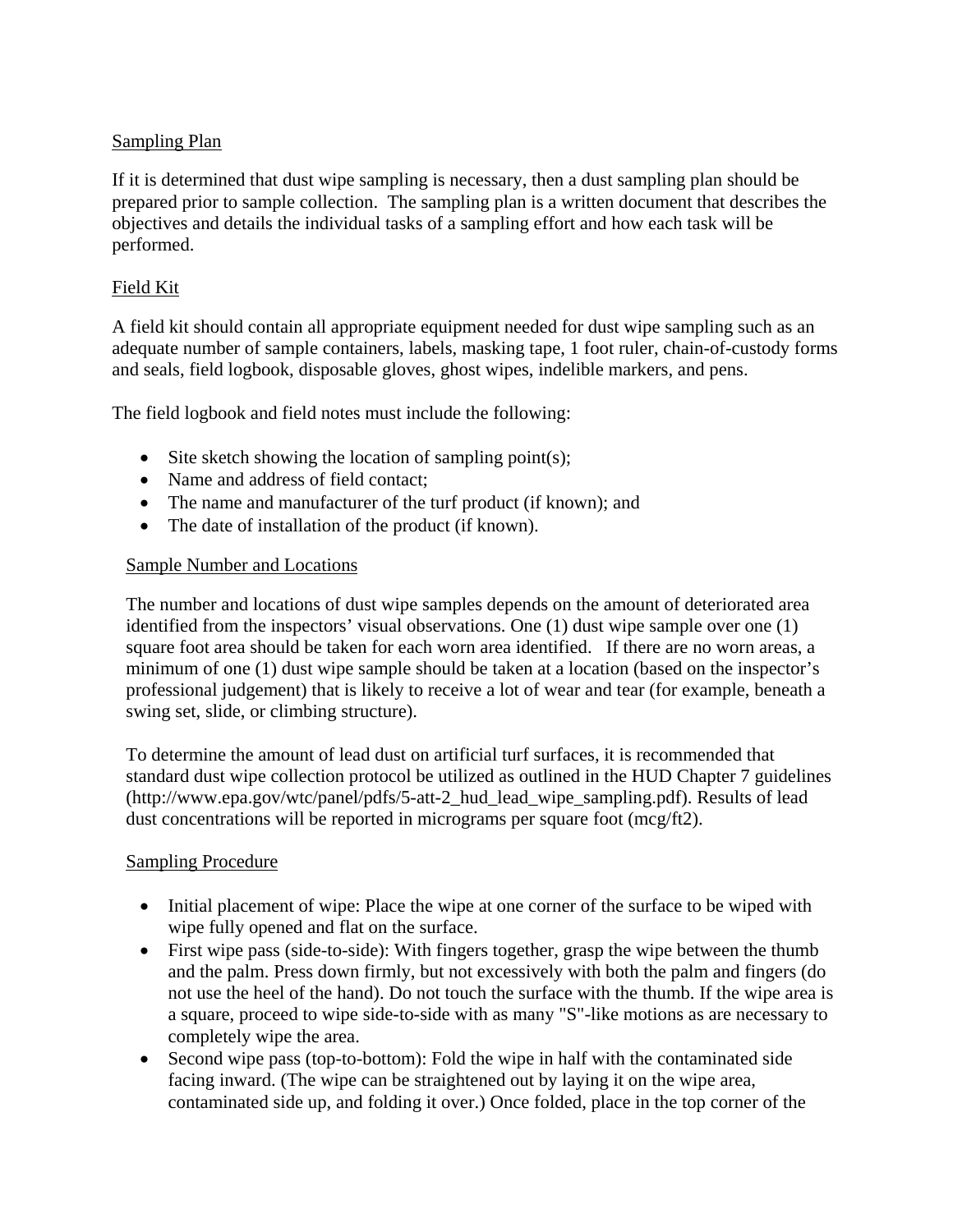wipe area and press down firmly with the palm and fingers. Repeat wiping the area with "S"-like motions, but on the second pass, move in a top-to-bottom direction. Wipe the entire area.

#### 5. Interpretation of Findings and Recommendations

If dust wipe testing results are greater than or equal to 40 micrograms per square foot and young children are likely to have direct exposure or contact with the turf (e.g. day care settings), the DPH recommends that access by children be restricted and the turf be replaced with a product containing less than 300 milligrams per kilogram.

Further information and guidance concerning Lead in Artificial Turf can be found at the DPH website at http://www.ct.gov/dph/lead.

#### 6. Reporting Data

All bulk sample analyses and dust wipe test results shall be reported to the local Director of Health, the Commissioner of the Department of Public Health, and the owner of the facility within 30 days following receipt of the testing results.